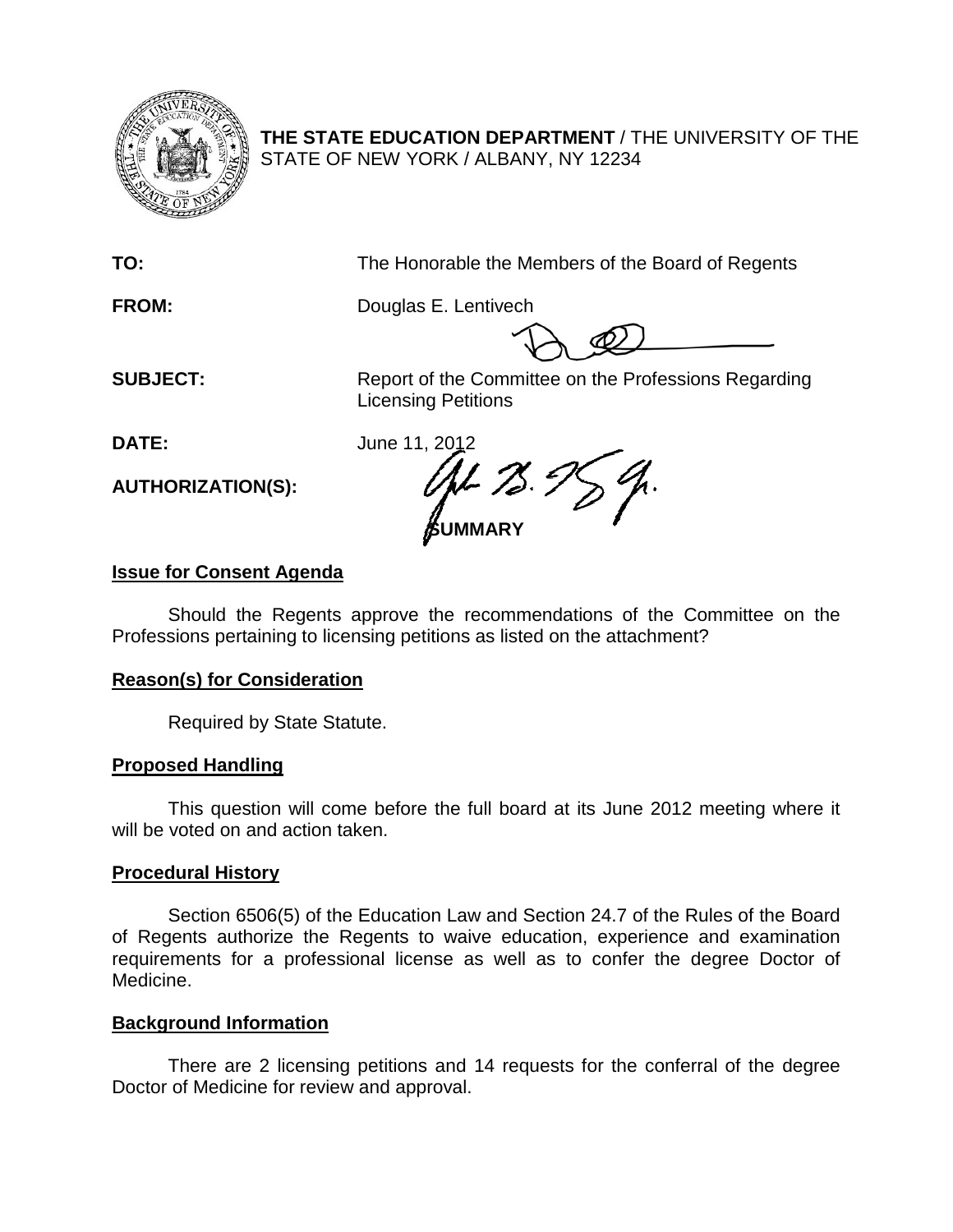## **Recommendation**

It is recommended that the Regents approve the recommendations of the Committee on the Professions regarding licensing petitions.

## **Timetable for Implementation**

Approval of the Committee on the Professions' recommendations will be effective June 19, 2012.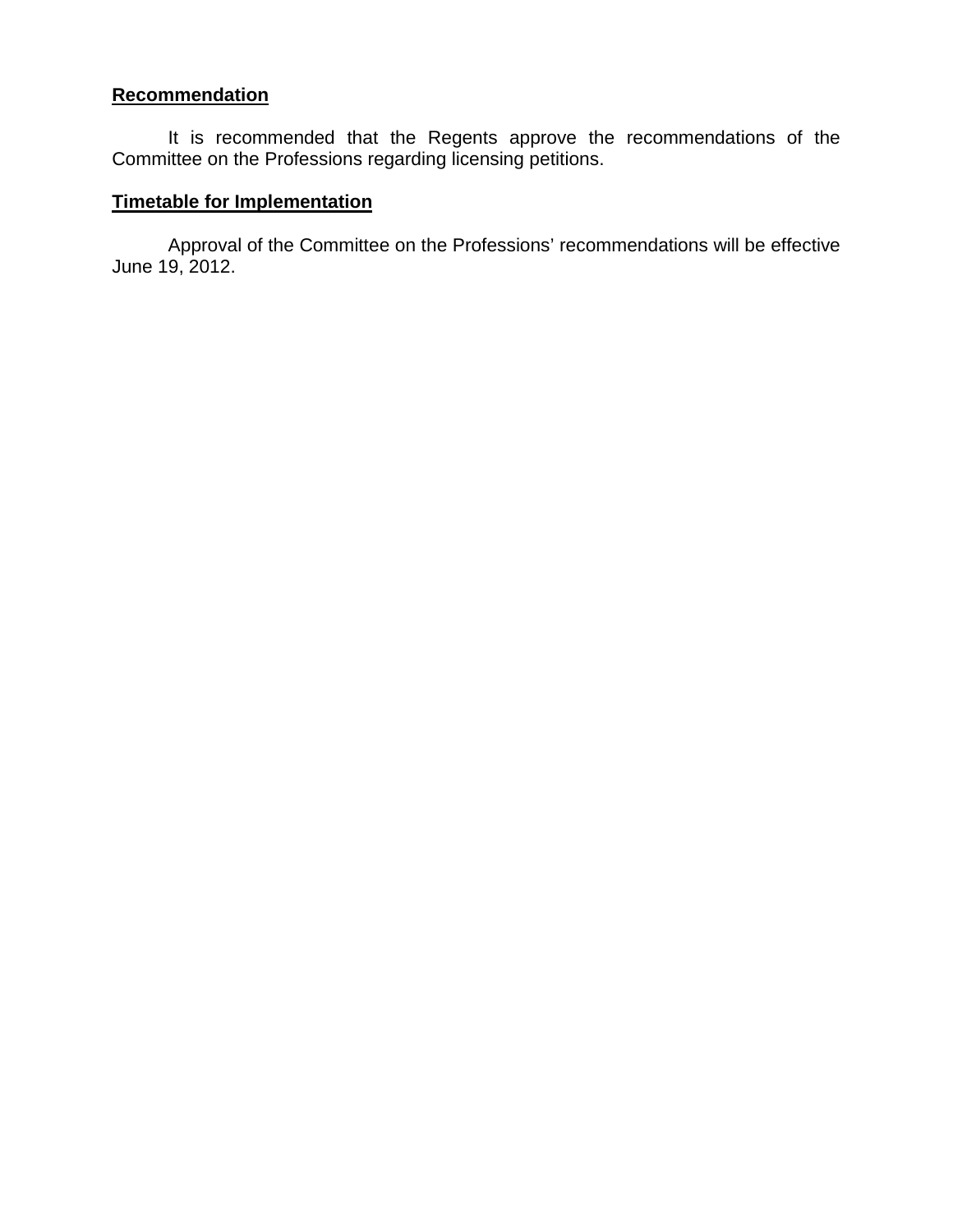#### **Cases Presented to Board of Regents on June 19, 2012 SUMMARY REPORT** PROFESSION EDUCATION EXAMINATION Experience | Confer Degree Doctor of Medicine Three-Year Limited License Pre-<br>Professional Professional Post-<br>Graduate Proficiency | Licensing **Veterinary** Medicine 12-05-74 **Medicine** 12-41-60 | 12-81-60C to 12-94-60C OTHER **Total for fiscal year to date:** 63 **Total for calendar year to date:** 115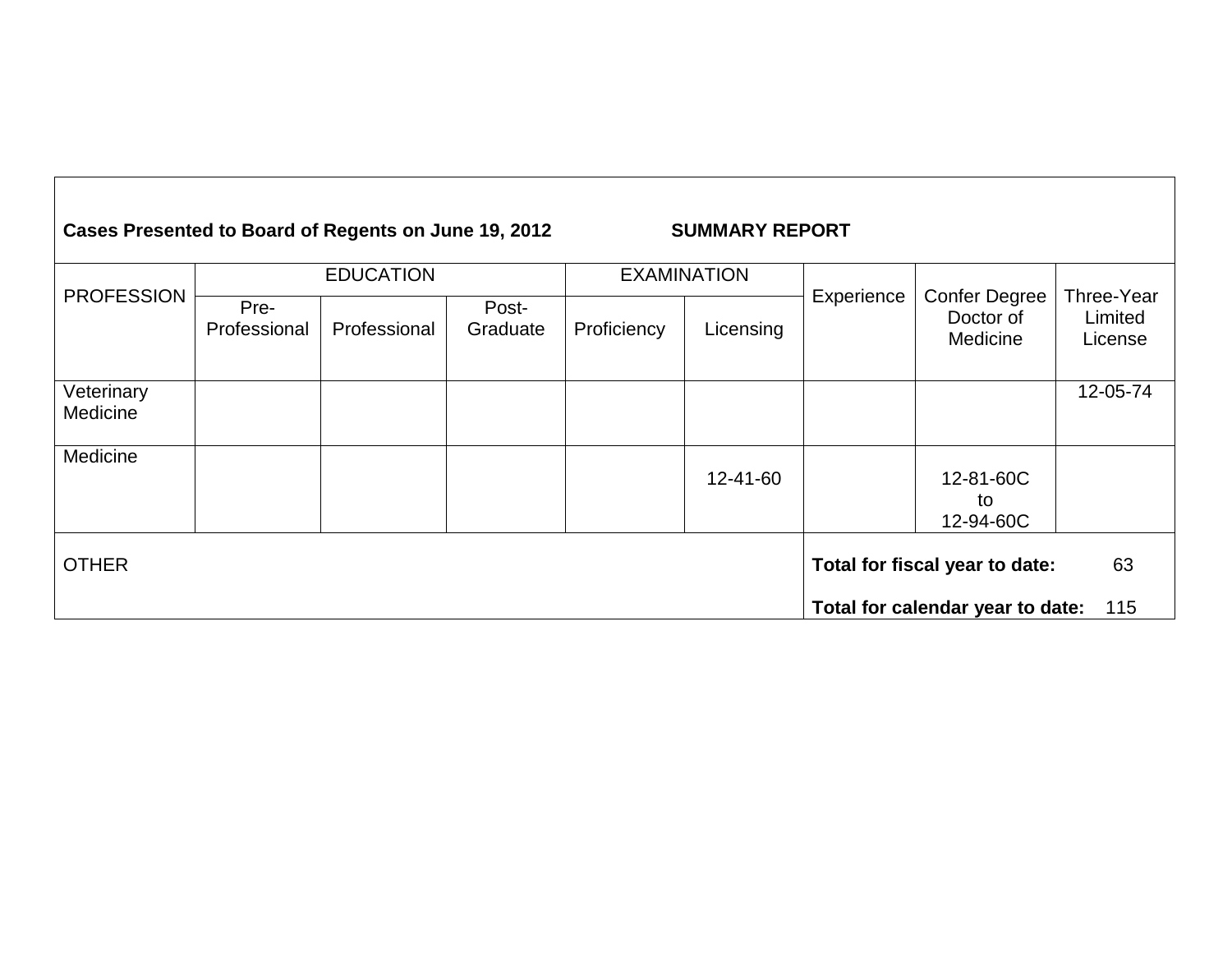## **Board of Regents: June 19, 2012**

## **THREE-YEAR LIMITED LICENSE IN VETERINARY MEDICINE**

Petition for: Three-year limited license to practice veterinary medicine under Section 6704(6) of the Education Law.

Statement of Problem: The applicant listed below has met the education and examination requirements for licensure as a veterinarian in New York State. The only requirement for full licensure that cannot be satisfied at this time is United States citizenship or immigration status as an alien lawfully admitted for permanent residence in the United States.

The applicant also has a pending application for full veterinary medical licensure, which cannot be granted until he satisfies the citizenship or permanent residency requirement.

Applicable Guidelines: Section 6704(6) of Education Law relates to the requirement of United States citizenship or permanent resident status for licensure as a veterinarian in New York State and allows the Board of Regents to grant a one-time three-year waiver (plus an extension of not more than one year) for an alien veterinarian to practice in New York State if all other licensure requirements are satisfied.

| Name of Petitioner |                        |  |
|--------------------|------------------------|--|
| 12-05-74           |                        |  |
|                    | Mouhsin Joseph Azagrar |  |
|                    | Farmingdale, NY 11735  |  |

**ACTION:** The Department shall issue a limited license to the applicant for a maximum of three years to practice veterinary medicine in New York State, conditional upon Approval by the Department of all documentation needed to verify satisfaction of all veterinary medicine licensure requirements other than citizenship. The limited license may be renewed upon the lawful submission of an application for an extension of not more than one year, at the discretion of the Department.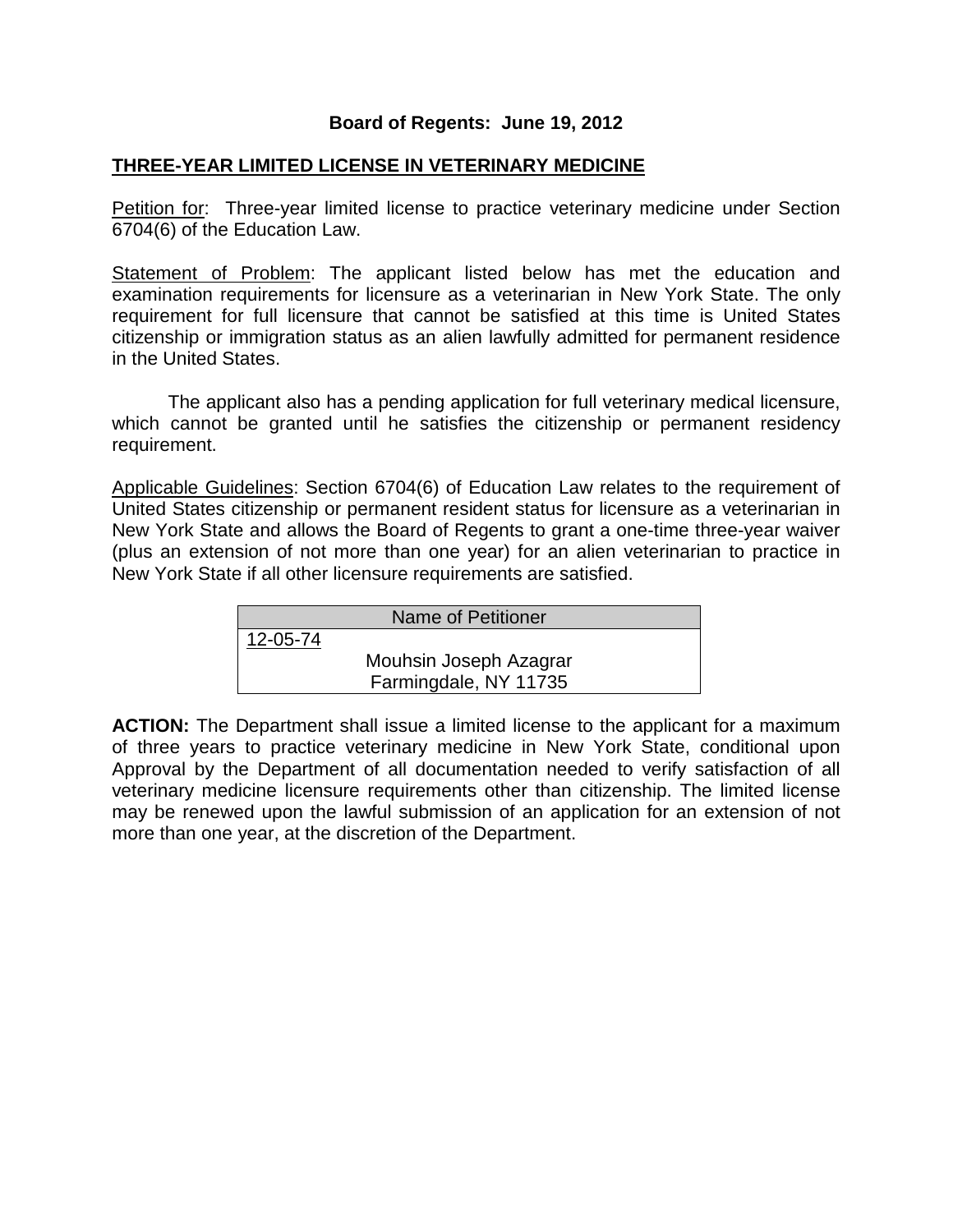#### **Board of Regents: June 19, 2012**

#### **MEDICINE**

12-41-60 Angel Sanz Salvo New York, New York 10023

(Universidad Complutense de Madrid, Facultad de Medicina, Madrid, Spain, Licenciado en Medicina y Cirugia, July 1995)

Petition for: Endorsement of his medical license from Spain.

Statement of Problem: Commissioner's Regulations allow for endorsement of an applicant's license from another jurisdiction if appropriate requirements are met, and if the applicant has not failed any part of New York State's licensing examination (USMLE). A license granted in a country outside the United States can be endorsed if licensure in that country is regulated by an organization designated as responsible for quality assurance and acceptable to the Board of Regents. Additionally, the applicant must satisfactorily demonstrate completion of an acceptable proficiency examination (ECFMG), clinical competency examination, three years of American Council on Graduate Medical Education (ACGME) accredited postgraduate training or the equivalent, and five years of satisfactory professional experience.

The Executive Secretary of the State Board for Medicine has reviewed the documentation of foreign and unaccredited training submitted in support of Dr. Sanz Salvo's application. He recommends that Dr. Sanz Salvo's Residency in Cardiology in Spain and Research Fellowship in Clinical Cardiovascular MR/CT in New York be accepted as the substantial equivalent of the required three years of ACGME-accredited postgraduate training.

Commissioner's Regulations also allow the Board of Regents to accept appropriate foreign medical licenses to fulfill the licensure requirements and diplomate certificates obtained on the basis of satisfying experience and examination requirements to fulfill the proficiency and clinical competency requirements for licensure by endorsement.

Dr. Sanz Salvo obtained his medical license in Spain in 1997. His license is active and in good standing. Dr. Sanz Salvo further obtained his specialty certification in Cardiology from the Spanish Ministry of Education, Culture, and Sports in 2003. Before being admitted into the specialty training via the Medico Interno Residente (MIR) pathway in 1997, he was required to pass a competitive examination deemed by the State Board for Medicine to be roughly equivalent to USMLE. Dr. Sanz Salvo has also passed the USMLE Step 1, but has not attempted Step 2 or 3.

The Executive Secretary of the State Board for Medicine has reviewed the additional qualifications presented by Dr. Sanz Salvo and recommends that his Spanish license be endorsed and that the exam completed for admission into the Cardiology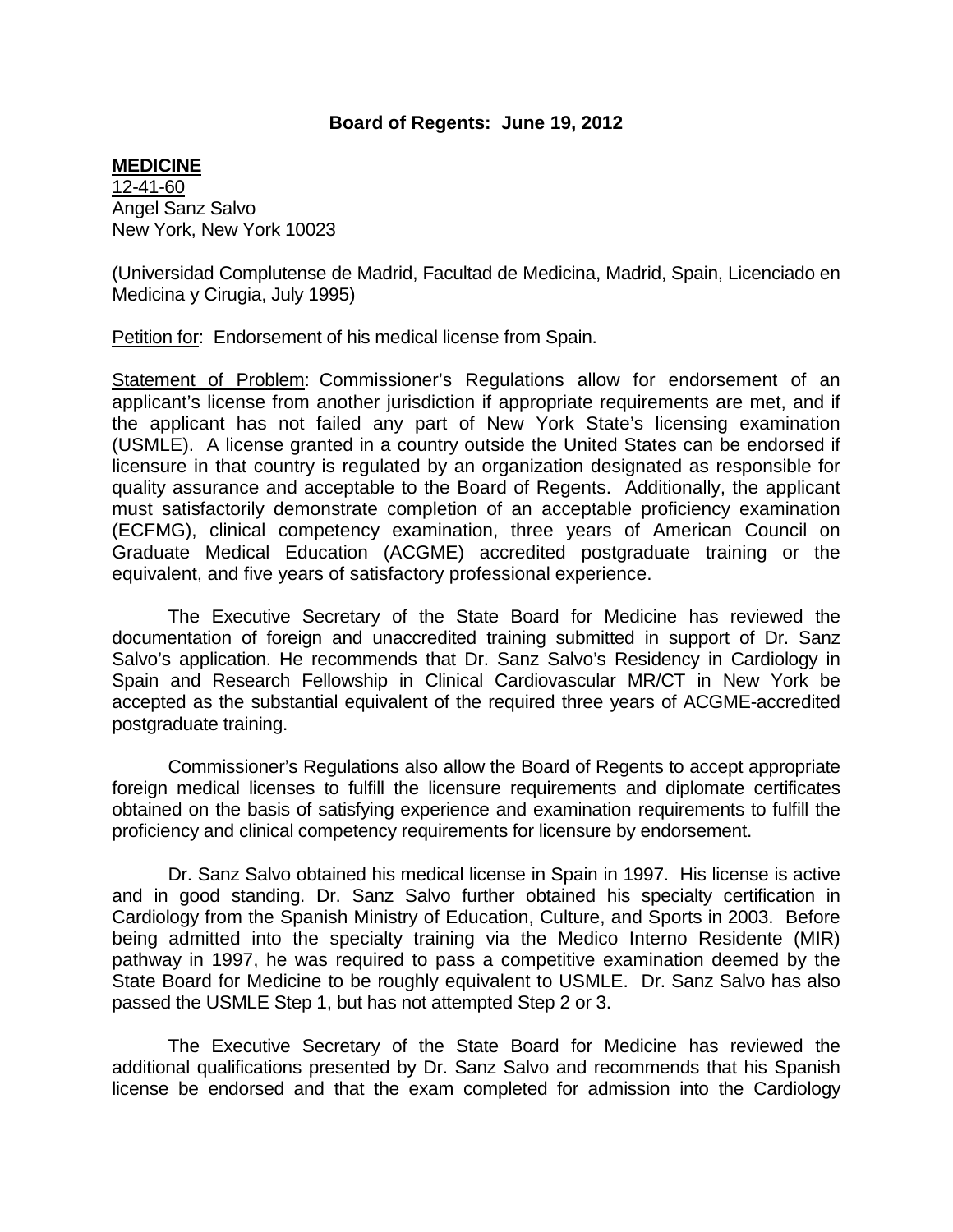program via the MIR pathway, as well as USMLE Step 1, be accepted to fulfill the proficiency examination requirement. He further recommends that his specialty certification in Cardiology be considered to fulfill the clinical competency requirement for endorsement.

| <b>APPLICABLE REQUIREMENTS:</b>                                                                                | <b>QUALIFICATIONS:</b>                                                                                                                                                                                                                                                                                                                 |
|----------------------------------------------------------------------------------------------------------------|----------------------------------------------------------------------------------------------------------------------------------------------------------------------------------------------------------------------------------------------------------------------------------------------------------------------------------------|
| Sections 60.1 and 60.5 of the<br><b>Commissioner's Regulations require:</b>                                    |                                                                                                                                                                                                                                                                                                                                        |
| (1) Six years of postsecondary education,<br>including at least 32 months of<br>medical education.             | (1) Universidad Complutense de Madrid,<br>Facultad de Medicina, Madrid, Spain,<br>Licenciado en Medicina y Cirugia, July<br>1995.                                                                                                                                                                                                      |
| (2) Proficiency examination.                                                                                   | (2) See Statement of Problem.                                                                                                                                                                                                                                                                                                          |
| (3) Three years of approved<br>postgraduate hospital training.                                                 | (3) Residency in Cardiology from May<br>1997 through April 2002 at Hospital<br>Universitario "12 de Octubre," Madrid,<br>Spain, and Research Fellowship in<br><b>Clinical Cardiovascular MR/CT from</b><br>November 2002 through November<br>2004 at Mount Sinai School of<br>Medicine, Division of Cardiology, New<br>York, New York. |
| (4) Appropriate medical license or<br>certificate.                                                             | (4) Physician license, Consejo General<br>de Colegios Medicos, Madrid, Spain,<br>May 1997.                                                                                                                                                                                                                                             |
| (5) Acceptable scores on a clinical<br>competency examination acceptable<br>to the Department.                 | (5) Specialty certification in Cardiology,<br>Spanish Ministry of Education,<br>Culture, and Sports, February 2003.                                                                                                                                                                                                                    |
| (6) Not less than five years of satisfactory<br>professional experience.                                       | (6) Over seven years of satisfactory<br>professional experience.                                                                                                                                                                                                                                                                       |
| (7) United States citizen or alien lawfully<br>admitted for permanent resident status<br>in the United States. | (7) Alien lawfully admitted for permanent<br>resident status in the United States.                                                                                                                                                                                                                                                     |
| (8) Evidence of good moral character.                                                                          | (8) Good moral character.                                                                                                                                                                                                                                                                                                              |
| (9) Course in the identification of child<br>abuse and maltreatment.                                           | (9) Completed the required course in the<br>identification of child abuse and<br>maltreatment.                                                                                                                                                                                                                                         |

RECOMMENDATION: The Committee on the Professions, in concurrence with the Executive Secretary of the State Board for Medicine, recommends that the applicant's qualifications be accepted to fulfill the requirements for licensure by endorsement.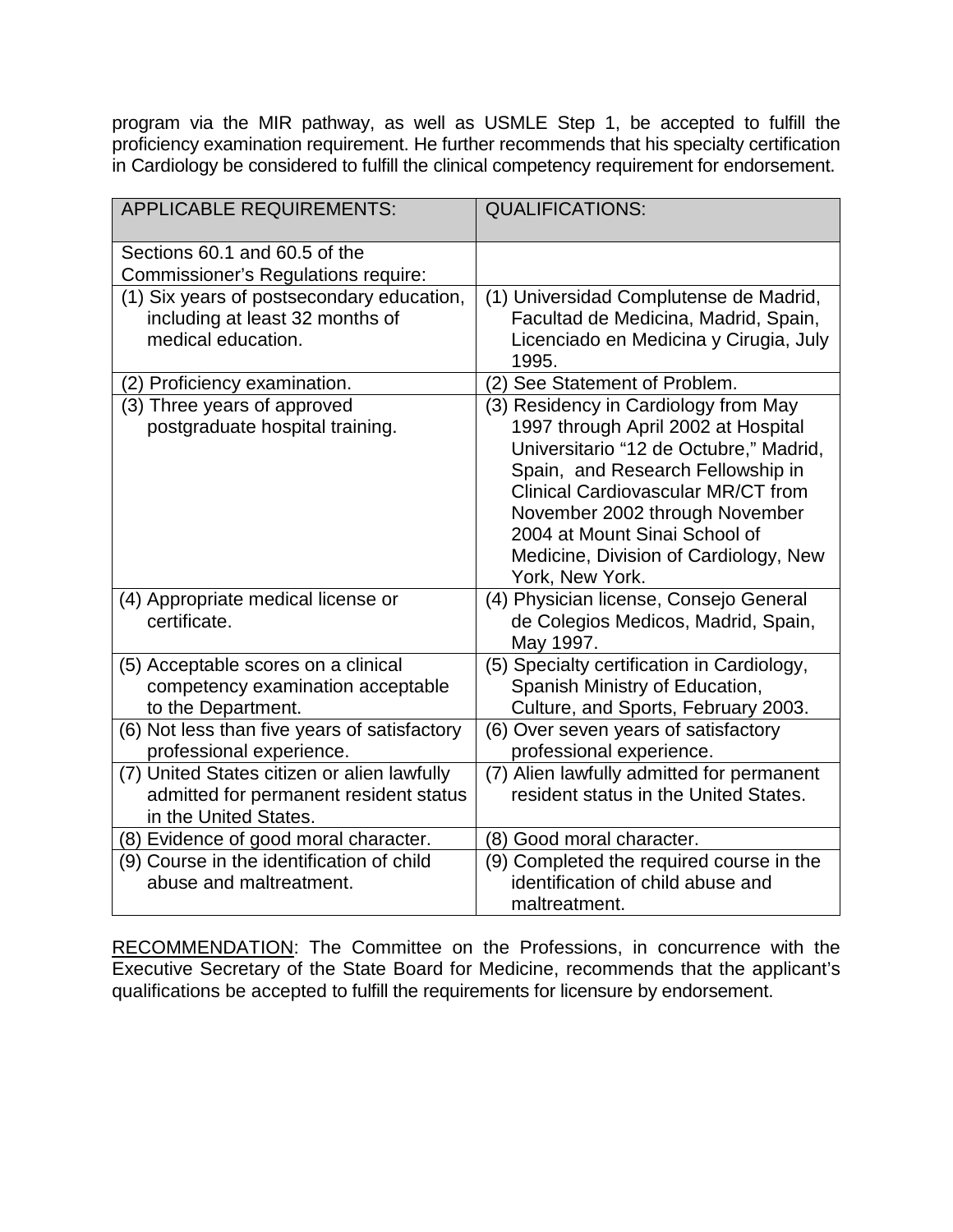### **Board of Regents: June 19, 2012**

### **MEDICINE**

Petition for: Conferral of the degree Doctor of Medicine (M.D.) pursuant to Section 6529 of the Education Law.

Summary Statement: The petitioners listed below are all graduates of foreign medical schools who have been licensed in New York.

The applicable requirements of Section 3.57 of the Rules of the Board of Regents require completion of a medical education program in a foreign medical school satisfactory to the Department which does not grant the degree Doctor of Medicine (M.D.), and in which the philosophy and curriculum were equivalent, as determined by the Department in accordance with the policy of the Board of Regents, to those in programs leading to the degree Doctor of Medicine (M.D.) at medical schools in the United States satisfactory to, or registered by, the Board of Regents and the Department. Secondly, petitioners must have licensure to practice medicine in New York State in accordance with provisions of Section 6524 or 6528 of the Education Law or their equivalent as determined by the Board of Regents pursuant to their authority under Section 6506 of the Education Law.

| <b>NAME OF PETITIONER</b> | <b>QUALIFICATIONS</b>                    |
|---------------------------|------------------------------------------|
| 12-81-60C                 | (1) Cairo University, Cairo, Egypt,      |
| <b>Farag Aboelsaad</b>    | Bachelor of Medicine, Bachelor of        |
| Watervliet, NY 12189      | Surgery, 6/1/96.                         |
|                           | (2) License #242693, issued on 12/19/06. |
| 12-82-60C                 | (1) Cairo University, Cairo, Egypt,      |
| Mohammad Amin             | Bachelor of Medicine, Bachelor of        |
| Smithtown, NY 11787       | Surgery, 12/1/90.                        |
|                           | (2) License #217753, issued on 6/13/00.  |
| 12-83-60C                 | (1) Shri B.M. Patil Medical College,     |
| Nitin Arora               | Bisapur, India, Bachelor of Medicine,    |
| Williamsville, NY 14221   | Bachelor of Surgery, 3/23/05.            |
|                           | (2) License #003569, issued on 6/21/10.  |
| 12-84-60C                 | (1) Aga Khan University, Karachi,        |
| Aysha Arshad              | Pakistan, Bachelor of Medicine,          |
| New York, NY 10069        | Bachelor of Surgery, 11/17/95.           |
|                           | License #239415, issued on 3/20/06.      |
| 12-85-60C                 | (1) Bolan Medical College, Quetta,       |
| Rina Awan                 | Pakistan, Bachelor of Medicine,          |
| Stony Brook, NY 11794     | Bachelor of Surgery, 2/11/99.            |
|                           | (2) License #258742 issued on 9/20/10.   |